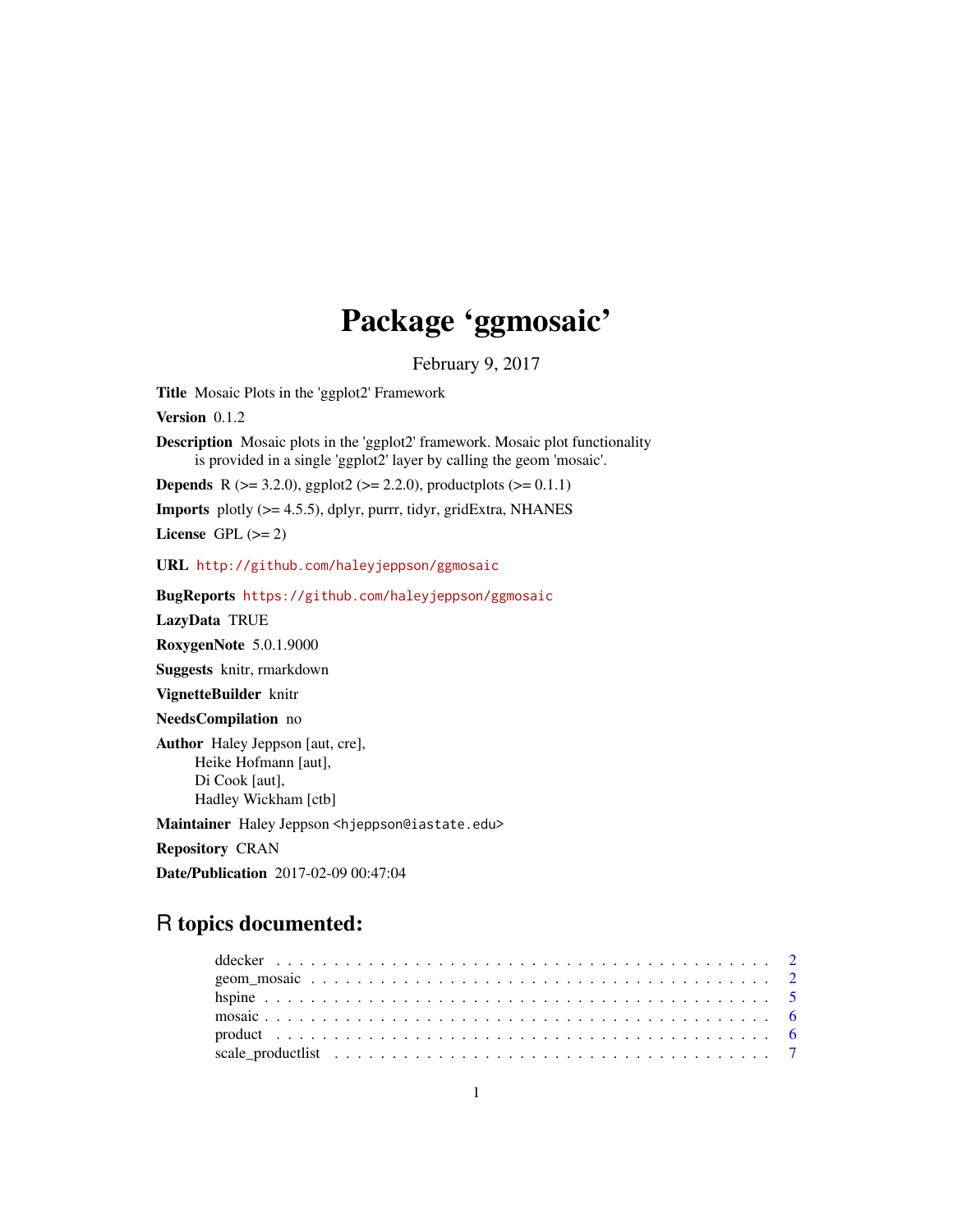#### <span id="page-1-0"></span>2 geom\_mosaic

| Index |  |  |  |  |  |  |  |  |  |  |  |  |  |  |  |  |  |
|-------|--|--|--|--|--|--|--|--|--|--|--|--|--|--|--|--|--|

| ddecker | Template for a double decker plot. A double decker plot is composed    |
|---------|------------------------------------------------------------------------|
|         | of a sequence of spines in the same direction, with the final spine in |
|         | the opposite direction.                                                |

### Description

Template for a double decker plot. A double decker plot is composed of a sequence of spines in the same direction, with the final spine in the opposite direction.

#### Usage

```
ddecker(direction = "h")
```
#### Arguments

direction direction of first split

geom\_mosaic *Mosaic plots.*

#### Description

A mosaic plot is a convenient graphical summary of the conditional ditributions in a contingency table and is composed of spines in alternating directions.

#### Usage

```
geom_mosaic(mapping = NULL, data = NULL, stat = "mosaic",
 position = "identity", na.rm = FALSE, divider = mosaic(),
 offset = 0.01, show.legend = NA, inherit.aes = TRUE, ...)
stat_mosaic(mapping = NULL, data = NULL, geom = "mosaic",
 position = "identity", na.rm = TRUE, divider = mosaic(),
  show.legend = NA, inherit.aes = TRUE, offset = 0.01, ...)
```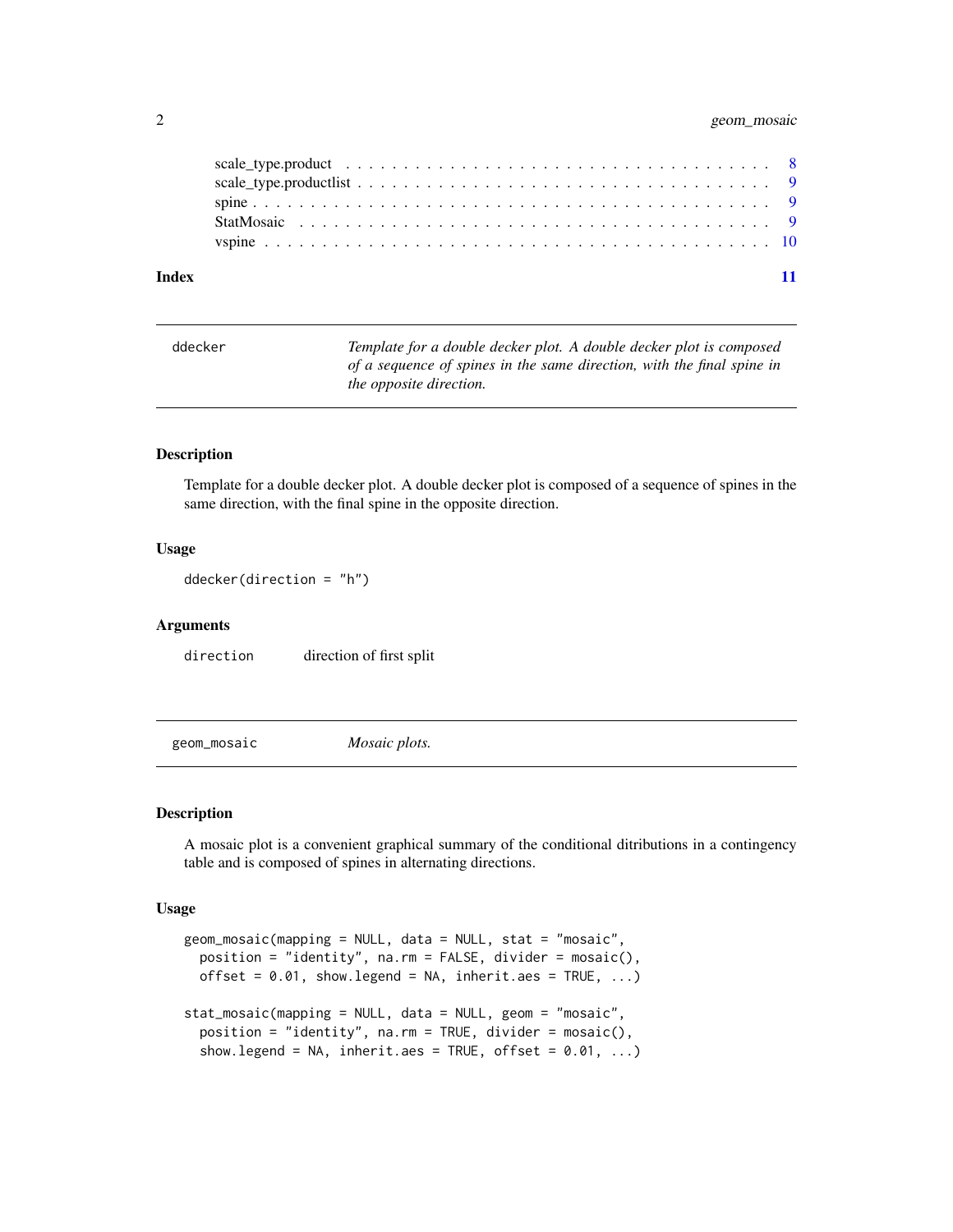# <span id="page-2-0"></span>geom\_mosaic 3

# Arguments

| mapping     | Set of aesthetic mappings created by aes or aes_. If specified and inherit.aes = TRUE<br>(the default), it is combined with the default mapping at the top level of the plot.<br>You must supply mapping if there is no plot mapping.                                        |
|-------------|------------------------------------------------------------------------------------------------------------------------------------------------------------------------------------------------------------------------------------------------------------------------------|
| data        | The data to be displayed in this layer. There are three options:                                                                                                                                                                                                             |
|             | If NULL, the default, the data is inherited from the plot data as specified in the<br>call to ggplot.                                                                                                                                                                        |
|             | A data. frame, or other object, will override the plot data. All objects will<br>be fortified to produce a data frame. See fortify for which variables will be<br>created.                                                                                                   |
|             | A function will be called with a single argument, the plot data. The return<br>value must be a data. frame., and will be used as the layer data.                                                                                                                             |
| stat        | The statistical transformation to use on the data for this layer, as a string.                                                                                                                                                                                               |
| position    | Position adjustment, either as a string, or the result of a call to a position adjust-<br>ment function.                                                                                                                                                                     |
| na.rm       | If FALSE (the default), removes missing values with a warning. If TRUE silently<br>removes missing values.                                                                                                                                                                   |
| divider     | Divider function. The default divider function is mosaic() which will use spines<br>in alternating directions. The four options for partioning:                                                                                                                              |
|             | • vspine Vertical spine partition: width constant, height varies.<br>• hspine Horizontal spine partition: height constant, width varies.<br>• vbar Vertical bar partition: height constant, width varies.<br>• hbar Horizontal bar partition: width constant, height varies. |
| offset      | Set the space between the first spine                                                                                                                                                                                                                                        |
| show.legend | logical. Should this layer be included in the legends? NA, the default, includes if<br>any aesthetics are mapped. FALSE never includes, and TRUE always includes.                                                                                                            |
| inherit.aes | If FALSE, overrides the default aesthetics, rather than combining with them.<br>This is most useful for helper functions that define both data and aesthetics and<br>shouldn't inherit behaviour from the default plot specification, e.g. borders.                          |
| $\cdots$    | other arguments passed on to layer. These are often aesthetics, used to set an<br>aesthetic to a fixed value, like color = $'$ red' or size = 3. They may also be<br>parameters to the paired geom/stat.                                                                     |
| geom        | The geometric object to use display the data                                                                                                                                                                                                                                 |

# Computed variables

- xmin location of bottom left corner
- xmax location of bottom right corner
- ymin location of top left corner
- ymax location of top right corner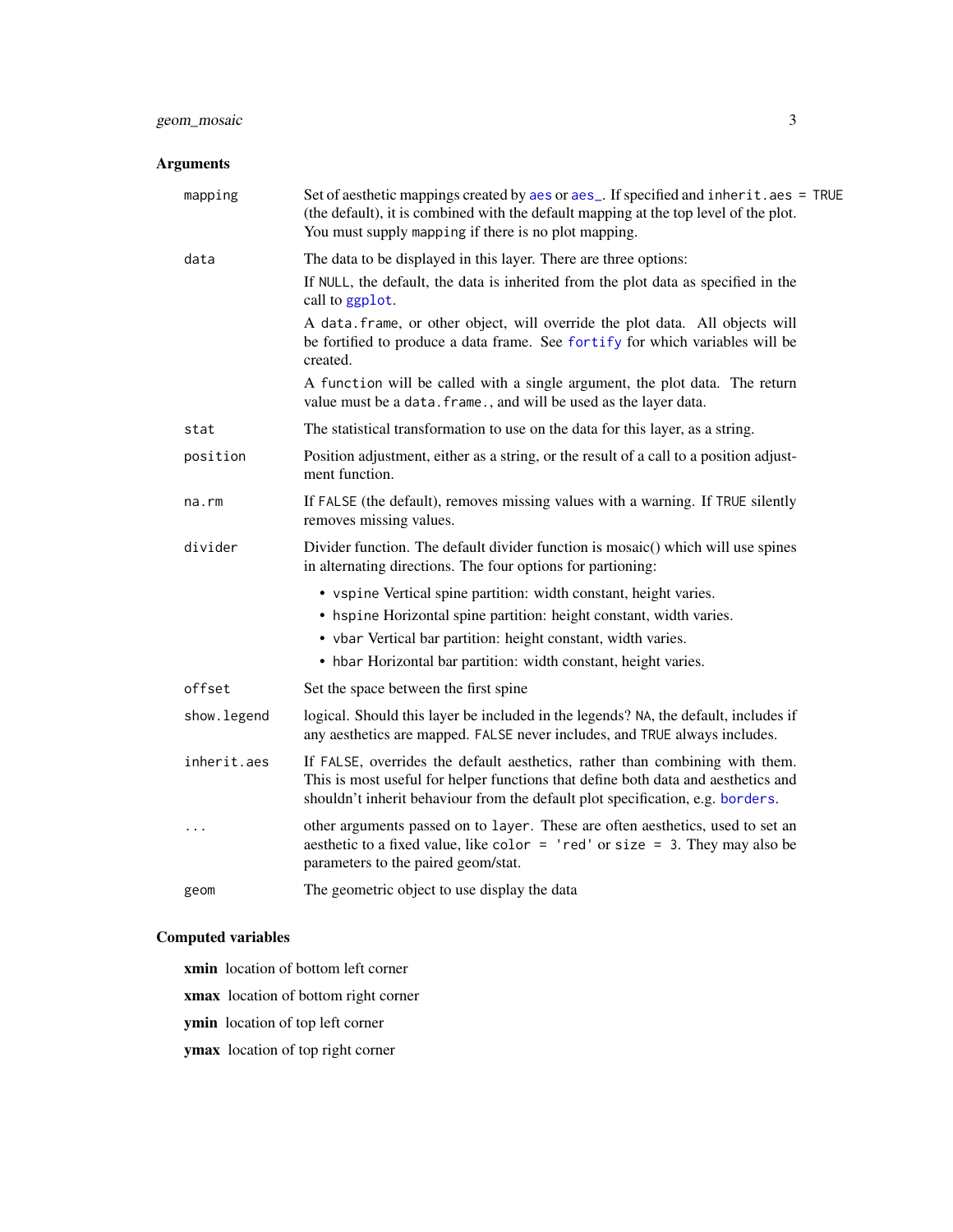#### Examples

data(Titanic)

```
titanic <- as.data.frame(Titanic)
titanic$Survived <- factor(titanic$Survived, levels=c("Yes", "No"))
ggplot(data=titanic) +
 geom_mosaic(aes(weight=Freq, x=product(Class), fill=Survived))
# good practice: use the 'dependent' variable (or most important variable)
# as fill variable
ggplot(data=titanic) +
 geom_mosaic(aes(weight=Freq, x=product(Class, Age), fill=Survived))
# we can change where we define variables
ggplot(data=titanic, aes(weight = Freq, fill=Survived, x=product(Class, Age))) +
 geom_mosaic()
ggplot(data=titanic) +
 geom_mosaic(aes(weight=Freq, x=product(Class), conds=product(Age), fill=Survived))
ggplot(data=titanic) +
 geom_mosaic(aes(weight=Freq, x=product(Survived, Class), fill=Age))
## Not run:
data(happy, package="productplots")
ggplot(data = happy) + geom_mosaic(aes(x=product(happy)), divider="hbar")
ggplot(data = happy) + geom\_mosaic(aes(x=product(happy))) +coord_flip()
# weighting is important
ggplot(data = happy) +geom_mosaic(aes(weight=wtssall, x=product(happy)))
ggplot(data = happy) + geom_mosaic(aes(weight=wtssall, x=product(health), fill=happy)) +
  theme(axis.text.x=element_text(angle=35))
ggplot(data = happy) +geom_mosaic(aes(weight=wtssall, x=product(health), fill=happy), na.rm=TRUE)
ggplot(data = happy) +geom_mosaic(aes(weight=wtssall, x=product(health, sex, degree), fill=happy),
 na.rm=TRUE)
# here is where a bit more control over the spacing of the bars is helpful:
# set labels manually:
ggplot(data = happy) +
 geom_mosaic(aes(weight=wtssall, x=product(age), fill=happy), na.rm=TRUE, offset=0) +
 scale_x_productlist("Age", labels=c(17+1:72))
# thin out labels manually:
labels <- c(17+1:72)
labels[labels %% 5 != 0] <- ""
ggplot(data = happy) +geom_mosaic(aes(weight=wtssall, x=product(age), fill=happy), na.rm=TRUE, offset=0) +
 scale_x_productlist("Age", labels=labels)
ggplot(data = happy) +
```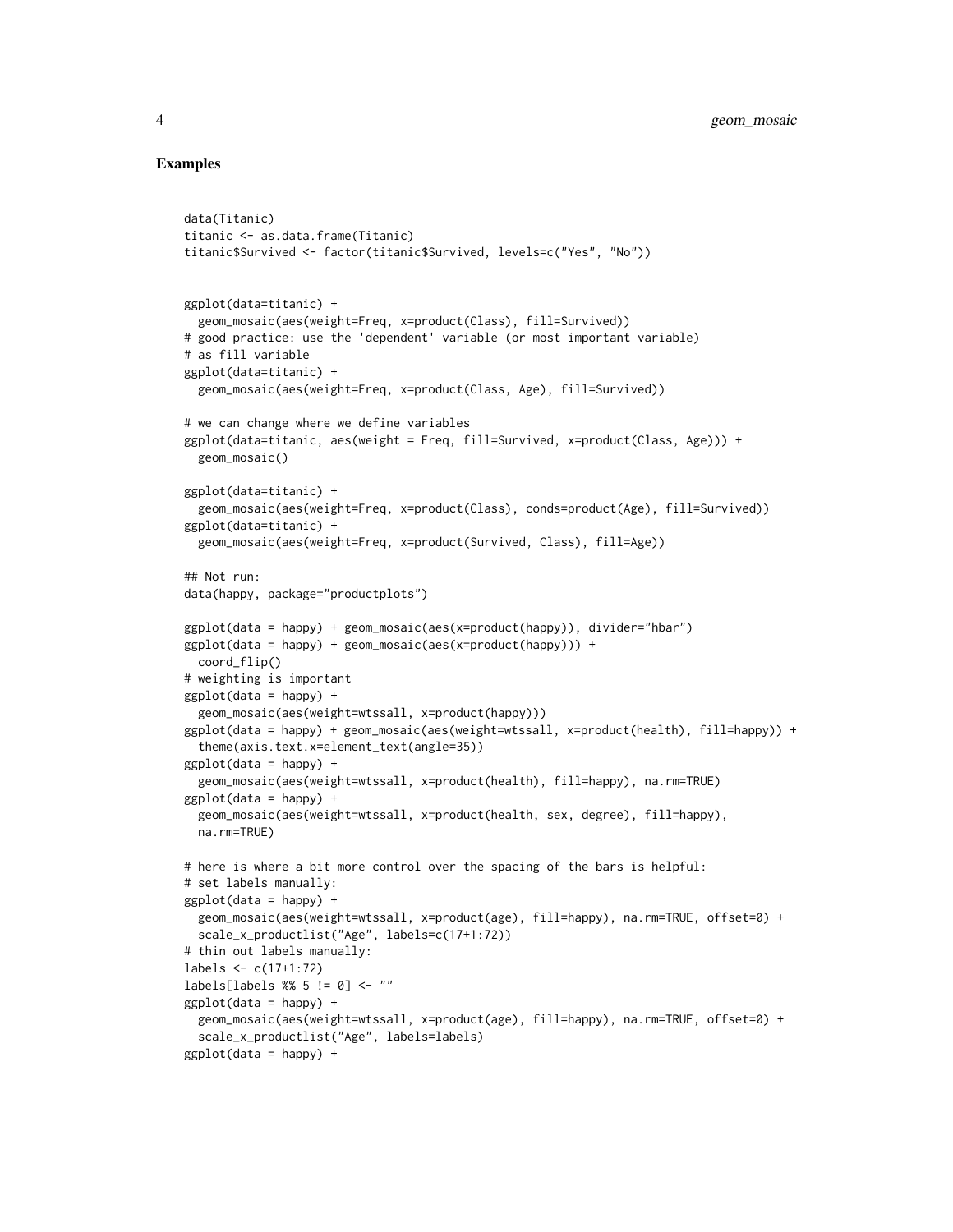#### <span id="page-4-0"></span>hspine 55

```
geom_mosaic(aes(weight=wtssall, x=product(age), fill=happy, conds = sex),
 divider=mosaic("v"), na.rm=TRUE, offset=0.001) +
 scale_x_productlist("Age", labels=labels)
# facetting works!!!!
ggplot(data = happy) +geom_mosaic(aes(weight=wtssall, x=product(age), fill=happy), na.rm=TRUE, offset = 0) +
 facet_grid(sex~.) +
 scale_x_productlist("Age", labels=labels)
ggplot(data = happy) +geom_mosaic(aes(weight = wtssall, x = product(happy, finerla, health)),divider=mosaic("h"))
ggplot(data = happy) +geom_mosaic(aes(weight = wtssall, x = product(happy, finrela, health)), offset=.005)
# Spine example
ggplot(data = happy) +
geom_mosaic(aes(weight = wtssall, x = product(health), fill = health)) +
facet_grid(happy~.)
## End(Not run)
```
hspine *Horizontal spine partition: height constant, width varies.*

#### Description

Horizontal spine partition: height constant, width varies.

#### Usage

```
hspine(data, bounds, offset = offset, max = NULL)
```
#### Arguments

| data   | bounds data frame            |
|--------|------------------------------|
| bounds | bounds of space to partition |
| offset | space between spines         |
| max    | maximum value                |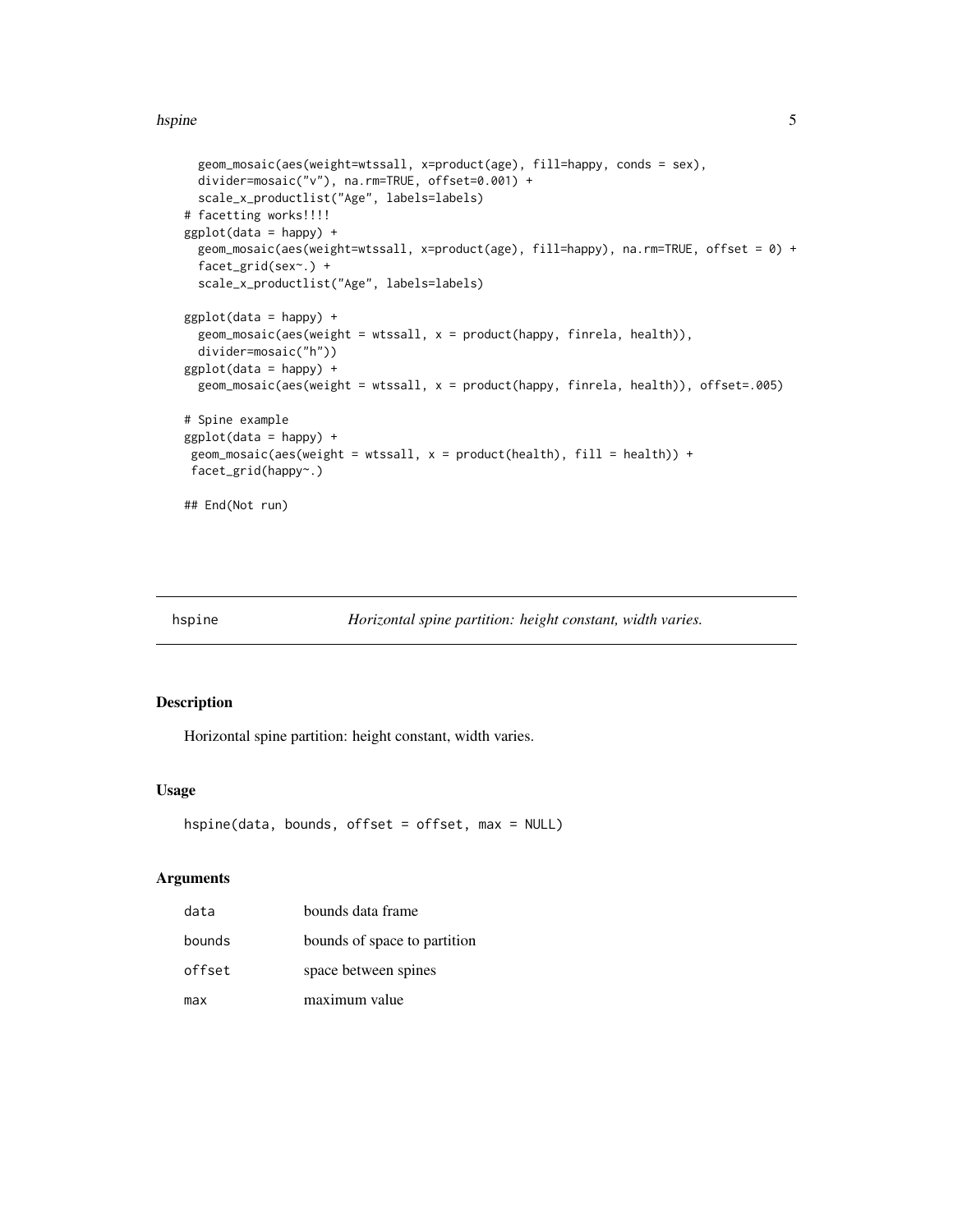<span id="page-5-0"></span>

#### Description

Template for a mosaic plot. A mosaic plot is composed of spines in alternating directions.

#### Usage

```
mosaic(direction = "h")
```
#### Arguments

direction direction of first split

product *Wrapper for a list*

#### Description

Wrapper for a list

#### Usage

product(x, ...)

### Arguments

| x        | name of the variable going into the product plot. |
|----------|---------------------------------------------------|
| $\cdots$ | arbitrarily many additional variables.            |

#### Examples

```
data(Titanic)
titanic <- as.data.frame(Titanic)
titanic$Survived <- factor(titanic$Survived, levels=c("Yes", "No"))
ggplot(data=titanic) +
 geom_mosaic(aes(weight=Freq, x=product(Survived, Class), fill=Survived))
```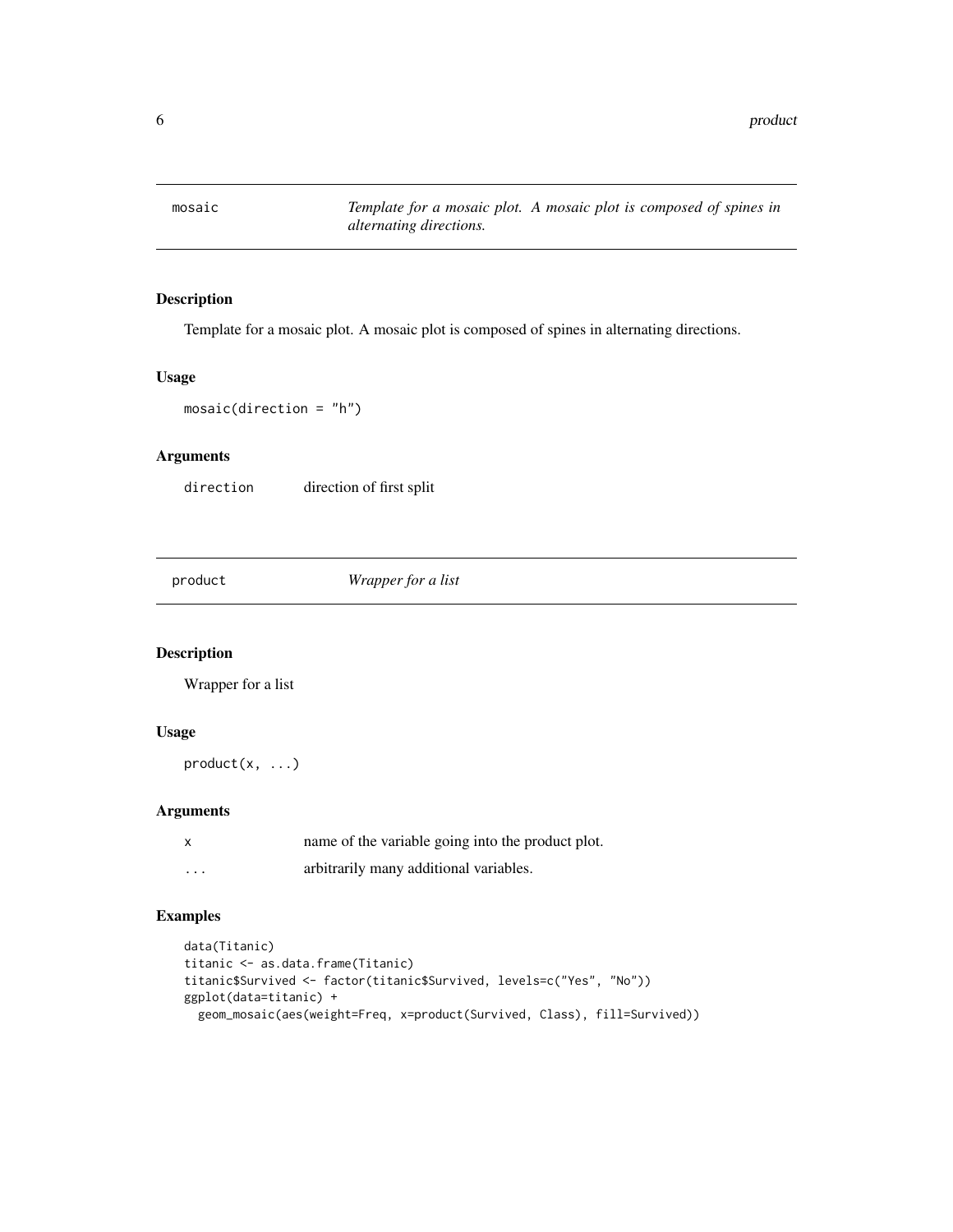#### <span id="page-6-0"></span>Description

product scales are especially introduced for use with mosaic plots: they are a hybrid of continuous and discrete scales.

#### Usage

```
scale_x_productlist(name = waiver(), breaks = product_breaks(),
 minor_breaks = NULL, labels = product_labels(), limits = NULL,
 expand = waiver(), oob = scales:::censor, na.value = NA\_real,
 trans = "identity", position = "bottom", sec.axis = waiver())
```
ScaleContinuousProduct

#### Arguments

| name         | The name of the scale. Used as axis or legend title. If NULL, the default, the<br>name of the scale is taken from the first mapping used for that aesthetic.                                                                                                                     |
|--------------|----------------------------------------------------------------------------------------------------------------------------------------------------------------------------------------------------------------------------------------------------------------------------------|
| breaks       | One of:                                                                                                                                                                                                                                                                          |
|              | • NULL for no breaks<br>• waiver () for the default breaks computed by the transformation object<br>• A numeric vector of positions<br>• A function that takes the limits as input and returns breaks as output                                                                  |
| minor_breaks | One of:                                                                                                                                                                                                                                                                          |
|              | • NULL for no minor breaks                                                                                                                                                                                                                                                       |
|              | • waiver () for the default breaks (one minor break between each major<br>break)                                                                                                                                                                                                 |
|              | • A numeric vector of positions                                                                                                                                                                                                                                                  |
|              | • A function that given the limits returns a vector of minor breaks.                                                                                                                                                                                                             |
| labels       | One of:                                                                                                                                                                                                                                                                          |
|              | • NULL for no labels                                                                                                                                                                                                                                                             |
|              | • waiver () for the default labels computed by the transformation object                                                                                                                                                                                                         |
|              | • A character vector giving labels (must be same length as breaks)                                                                                                                                                                                                               |
|              | • A function that takes the breaks as input and returns labels as output                                                                                                                                                                                                         |
| limits       | A numeric vector of length two providing limits of the scale. Use NA to refer to<br>the existing minimum or maximum.                                                                                                                                                             |
| expand       | A numeric vector of length two giving multiplicative and additive expansion<br>constants. These constants ensure that the data is placed some distance away<br>from the axes. The defaults are $c(0.05, 0)$ for continuous variables, and<br>$c(0, 0.6)$ for discrete variables. |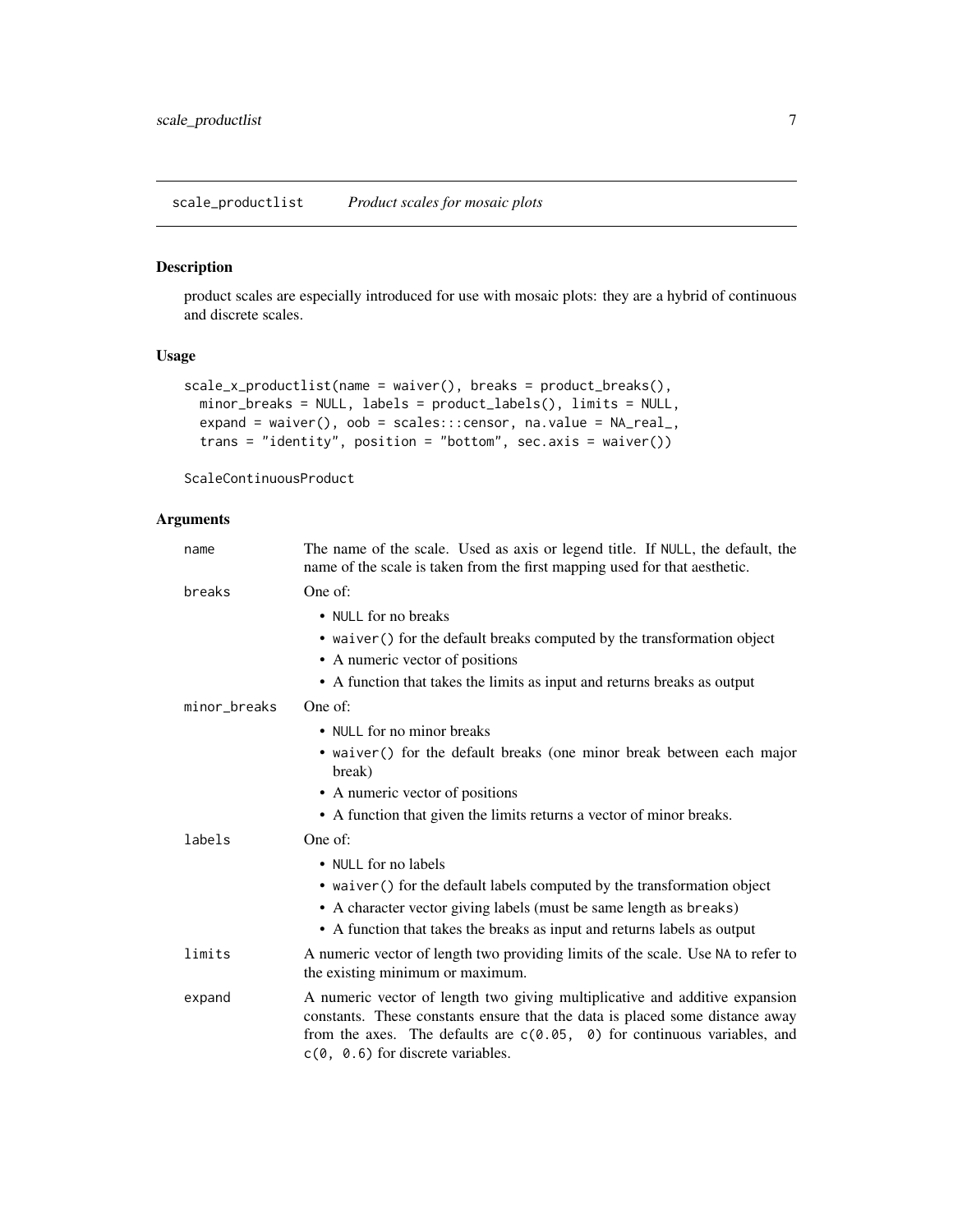<span id="page-7-0"></span>

| oob      | Function that handles limits outside of the scale limits (out of bounds). The<br>default replaces out of bounds values with NA.                                                                                                                                                                   |
|----------|---------------------------------------------------------------------------------------------------------------------------------------------------------------------------------------------------------------------------------------------------------------------------------------------------|
| na.value | Missing values will be replaced with this value.                                                                                                                                                                                                                                                  |
| trans    | Either the name of a transformation object, or the object itself. Built-in trans-<br>formations include "asn", "atanh", "boxcox", "exp", "identity", "log", "log10",<br>"log1p", "log2", "logit", "probability", "probit", "reciprocal", "reverse" and "sqrt".                                    |
|          | A transformation object bundles together a transform, it's inverse, and methods<br>for generating breaks and labels. Transformation objects are defined in the scales<br>package, and are called name_trans, e.g. boxcox_trans. You can create your<br>own transformation with <b>trans_new</b> . |
| position | The position of the axis. "left" or "right" for vertical scales, "top" or "bottom"<br>for horizontal scales                                                                                                                                                                                       |
| sec.axis | specify a secondary axis                                                                                                                                                                                                                                                                          |

### Format

An object of class ScaleContinuousProduct (inherits from ScaleContinuousPosition, ScaleContinuous, Scale, ggproto) of length 4.

scale\_type.product *Helper function that ggplot2 needs for determining scales on x and y*

# Description

Helper function that ggplot2 needs for determining scales on x and y

#### Usage

```
scale_type.product(x)
```
#### Arguments

x variable under consideration

#### Value

character string "product"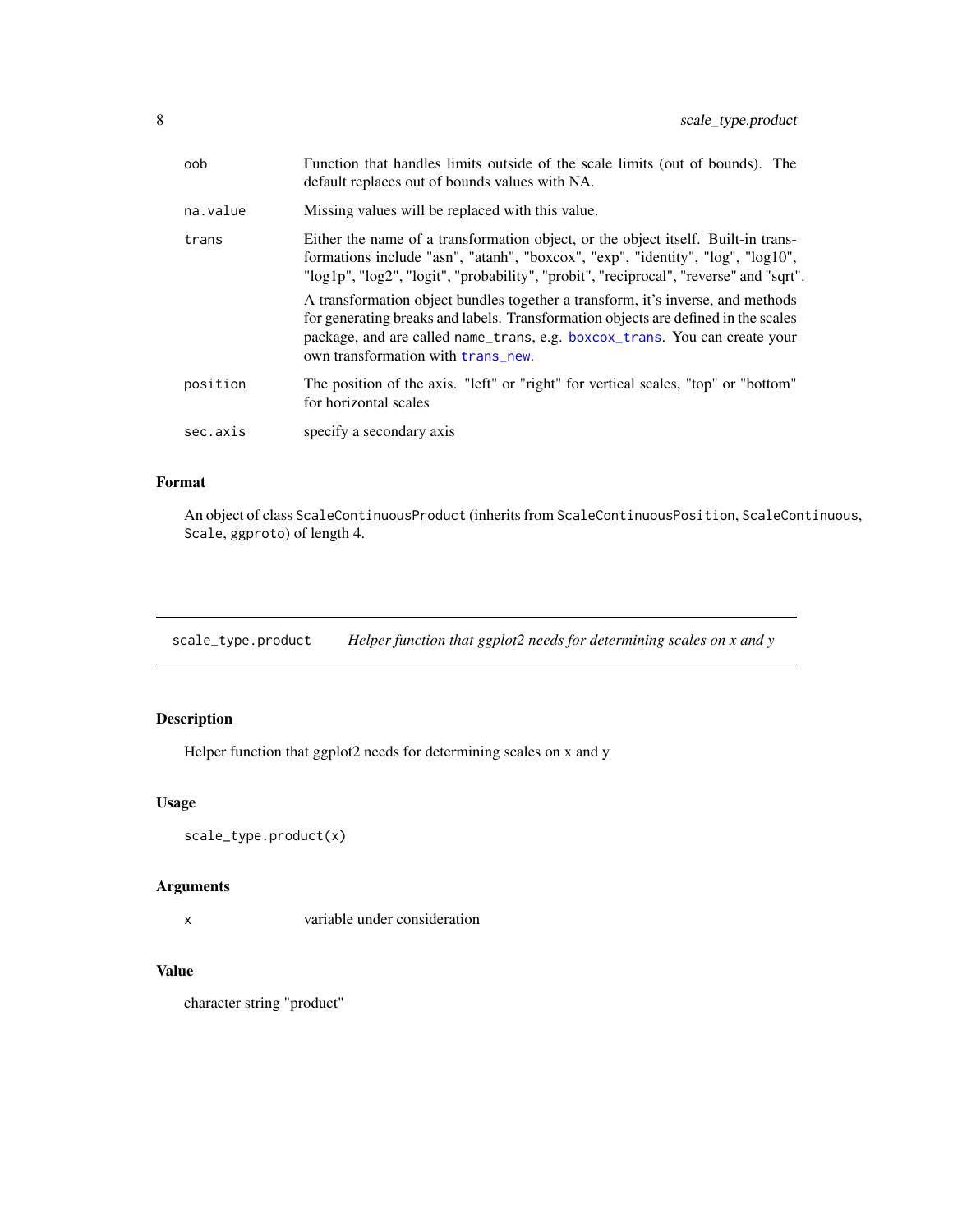<span id="page-8-0"></span>scale\_type.productlist

*Helper function that ggplot2 needs for determining scales on x and y*

#### Description

Helper function that ggplot2 needs for determining scales on x and y

#### Usage

```
scale_type.productlist(x)
```
#### Arguments

x variable under consideration

## Value

character string "productlist"

spine *Spine partition: divide longest dimesion.*

#### Description

Spine partition: divide longest dimesion.

#### Usage

spine(data, bounds, offset = offset, max = NULL)

#### Arguments

| data   | bounds data frame            |
|--------|------------------------------|
| bounds | bounds of space to partition |
| offset | space between spines         |
| max    | maximum value                |
|        |                              |

StatMosaic *Geom proto*

#### Description

Geom proto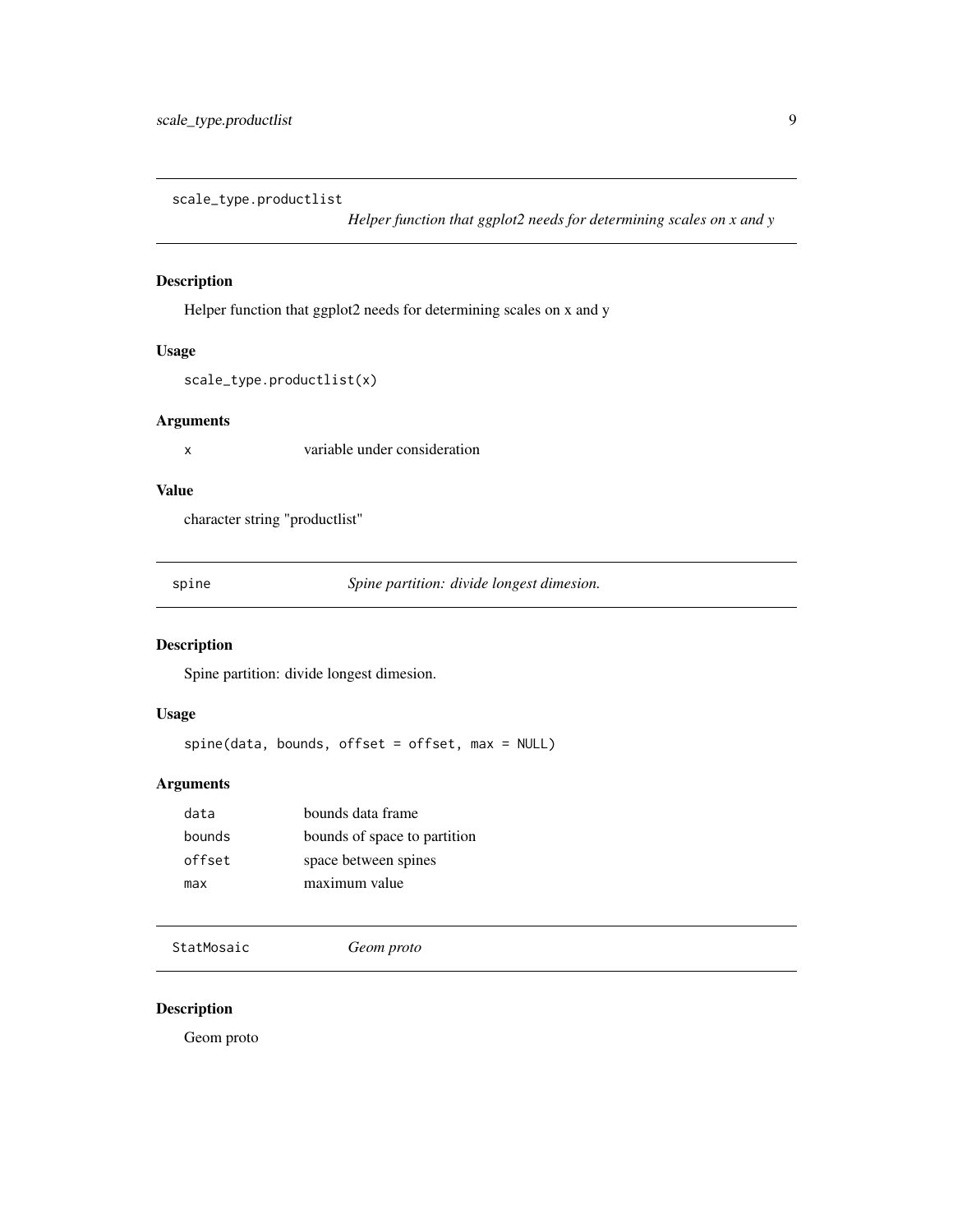<span id="page-9-0"></span>

# Description

Vertical spine partition: width constant, height varies.

# Usage

vspine(data, bounds, offset = offset, max = NULL)

# Arguments

| data   | bounds data frame            |
|--------|------------------------------|
| bounds | bounds of space to partition |
| offset | space between spines         |
| max    | maximum value                |